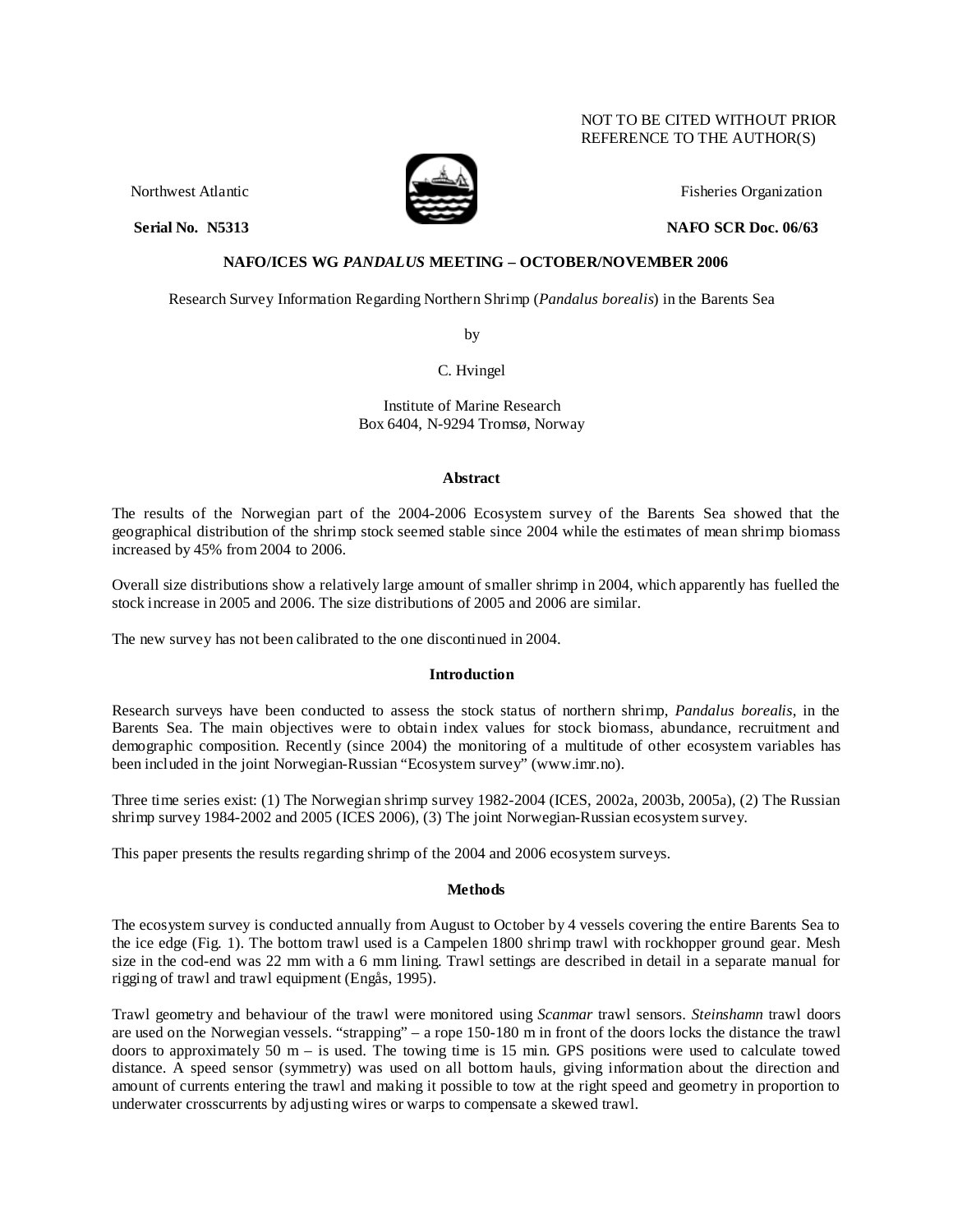For the calculations done in this paper the data was stratified by depth and area similar to the stratification used for the 1982-2004 "shrimp survey". Evaluations of previous surveys, sampling strategies etc are reported in the ICES reports from AFWG 2002, AFWG 2003 and WGPAND 2004 (ICES, 2002a, 2003b, 2005a.

The catch in each tow divided by the swept area represents a sample of shrimp density in a stratum. From these samples the mean and standard error of the density in each stratum was calculated and multiplied by the area of the stratum to give an estimate of stratum biomass and abundance. Standard error was calculated as B ∗ 0.985 Cochran (1977) for strata with only one tow. The means and their standard errors for the 16 strata were summed to give the overall values for the survey area.

Samples of 250-300 specimens are taken from each trawl haul, sorted by sexual characteristics, and measured to the nearest mm below (carapace length, cpl, as defined in Allen (1959); McCrary (1971). The length- and sex frequency distribution in the samples was weighted by total catch and stratum area to obtain estimates of the overall distribution.

#### **Results**

The geographical distribution of the stock seemed stable since 2004 (Fig. 2) while the estimate of mean biomass increased by 45% from 2004 to 2006 (Table 1) Fig. 3).

Overall size distributions (Fig. 4) indicate a relatively large amount of smaller shrimp in 2004, which apparently has fuelled the stock increase in 2005 and 2006. The size distributions of 2005 and 2006 are similar. The new survey has not been calibrated to the one discontinued in 2004.

#### **References**

ALLEN, J. A., 1959. On the biology of *Pandalus borealis* Krøyer, with reference to a population off the Northumberland coast*. J. Mar. Biol. Assoc. U.K*., **38**: 189-220.

ANON., 1988. SAS/STAT User's Guide, Release 6.03 Edition. Cary, NC: SAS Institute Inc., 1988. 1028pp.

ENGÅS, A. 1995. Trålmanual Campelen 1800. Versjon 1, 17. januar 1995, Havforskningsinstituttet, Bergen. 16 p. (unpubl.).

COCHRAN, W. G., 1977. Sampling techniques,  $3<sup>rd</sup>$  edition. John Wiley & Sons, New York, 428 p.

ICES. 2002. Report of the Arctic Fisheries Assement Working Group. ICES CM 2002/ACFM:18.

ICES. 2003. Report of the Arctic Fisheries Working Group. ICES CM 2003/ACFM:22.

ICES. 2005. Report of the Pandalus Assessment Working Group, 27 October–5 November 2004. ICES CM 2005/ACFM:05.

ICES. 2006. Report of the Pandalus assessment working group 2005. ICES CM 2006/ACFM:10. ref G. 72 pp.

MCCRARY, J. A., 1971. Sternal spines as a characteristic for differentiating between females of some Pandalidae*. J. Fish. Res. Board Can*., **28**: 98-100.

MACDONALD, P. D. M., T. J. PITCHER. 1979. Age-groups from size-frequency data: A versatile and efficient method of analyzing distribution mixtures. *J. Fish. Res. Board Can*., **36**: 987-1001.

OLSEN, E. (2006) Manual for conducting the joint "Autumn Ecosystem Survey" in the Barents Sea. Version 4 – 22.06.2006, Havforskningsinstituttet, Bergen. 42 p. (unpubl.)

#### **Acknowledgements**

Thanks to Knut Sunnanaa for sharing SAS-programs, Trond Thangstad for the nice map of distribution and Michaela Aschan for linking me to the history of shrimp'ism at the Norwegian institute.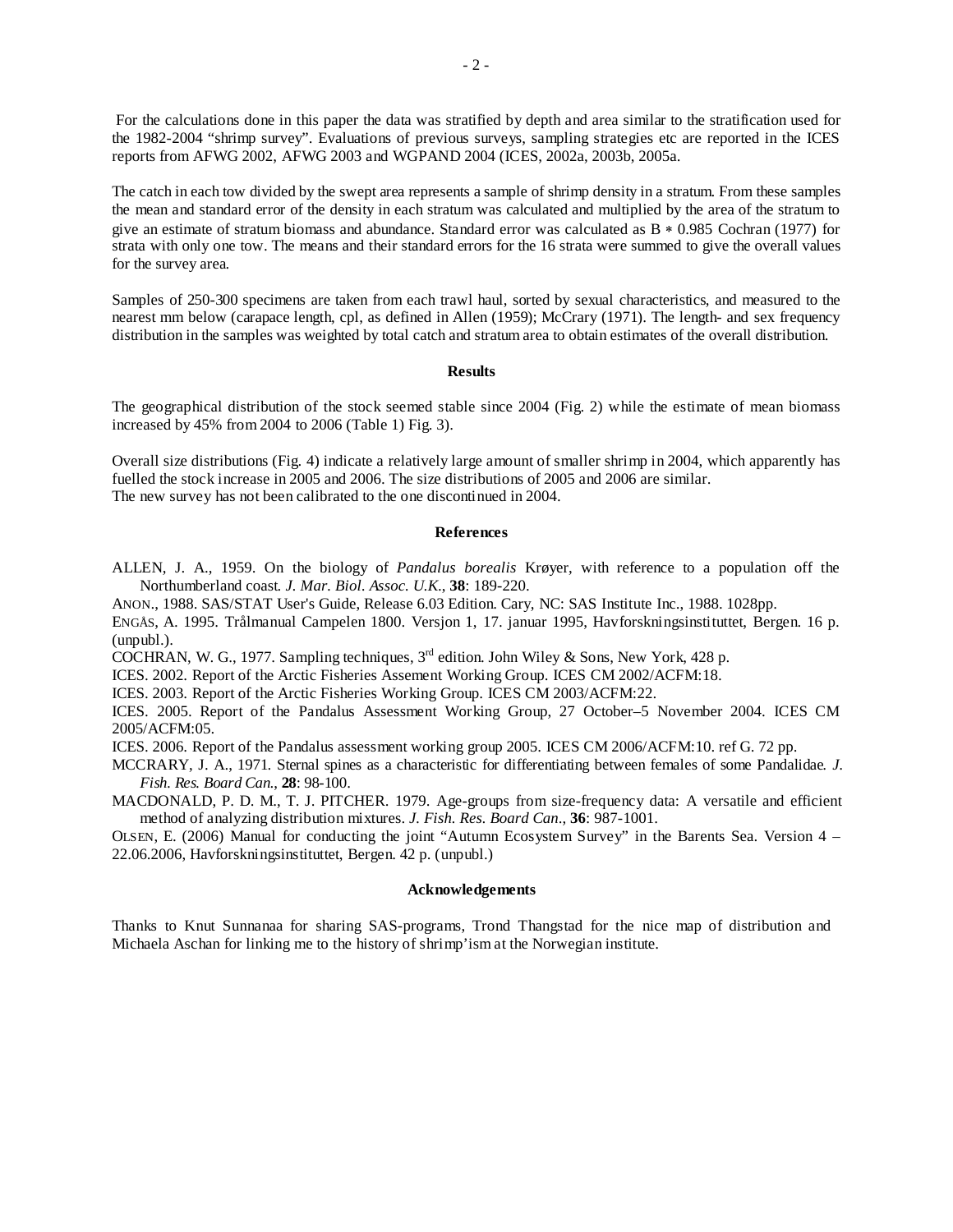| Year | Survey 1 | Survey 2 SE |    |
|------|----------|-------------|----|
| 1982 | 327      |             |    |
| 1983 | 429      |             |    |
| 1984 | 471      |             |    |
| 1985 | 246      |             |    |
| 1986 | 166      |             |    |
| 1987 | 146      |             |    |
| 1988 | 181      |             |    |
| 1989 | 216      |             |    |
| 1990 | 262      |             |    |
| 1991 | 321      |             |    |
| 1992 | 239      |             |    |
| 1993 | 233      |             |    |
| 1994 | 161      |             |    |
| 1995 | 193      |             |    |
| 1996 | 276      |             |    |
| 1997 | 300      |             |    |
| 1998 | 341      |             |    |
| 1999 | 316      |             |    |
| 2000 | 247      |             |    |
| 2001 | 184      |             |    |
| 2002 | 196      |             |    |
| 2003 | 212      |             |    |
| 2004 | 151      | 129         | 23 |
| 2005 |          | 145         | 21 |
| 2006 |          | 188         | 28 |

**Table 1.** Biomass estimates of shrimp by the Norwegian survey 1, 1982-2004 (means) and survey 2, 2004-2006 (means and standard error). The two series are not inter-calibrated.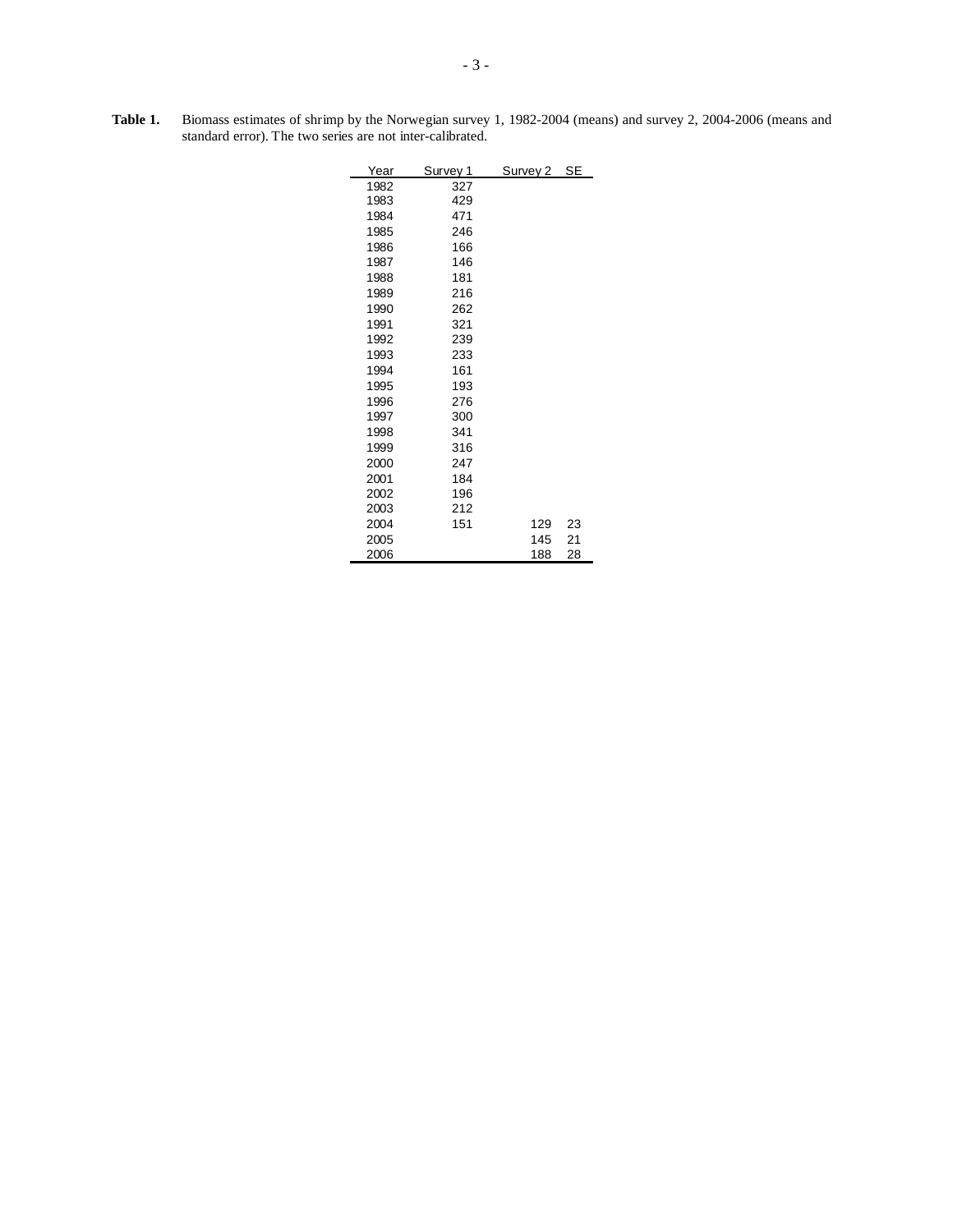

**Fig. 1.** Ecosystem survey trawl stations for "G.O. Sars" "Johan Hjort", "Jan Mayen", "Nansen" and "Smolensk" August - October 2006.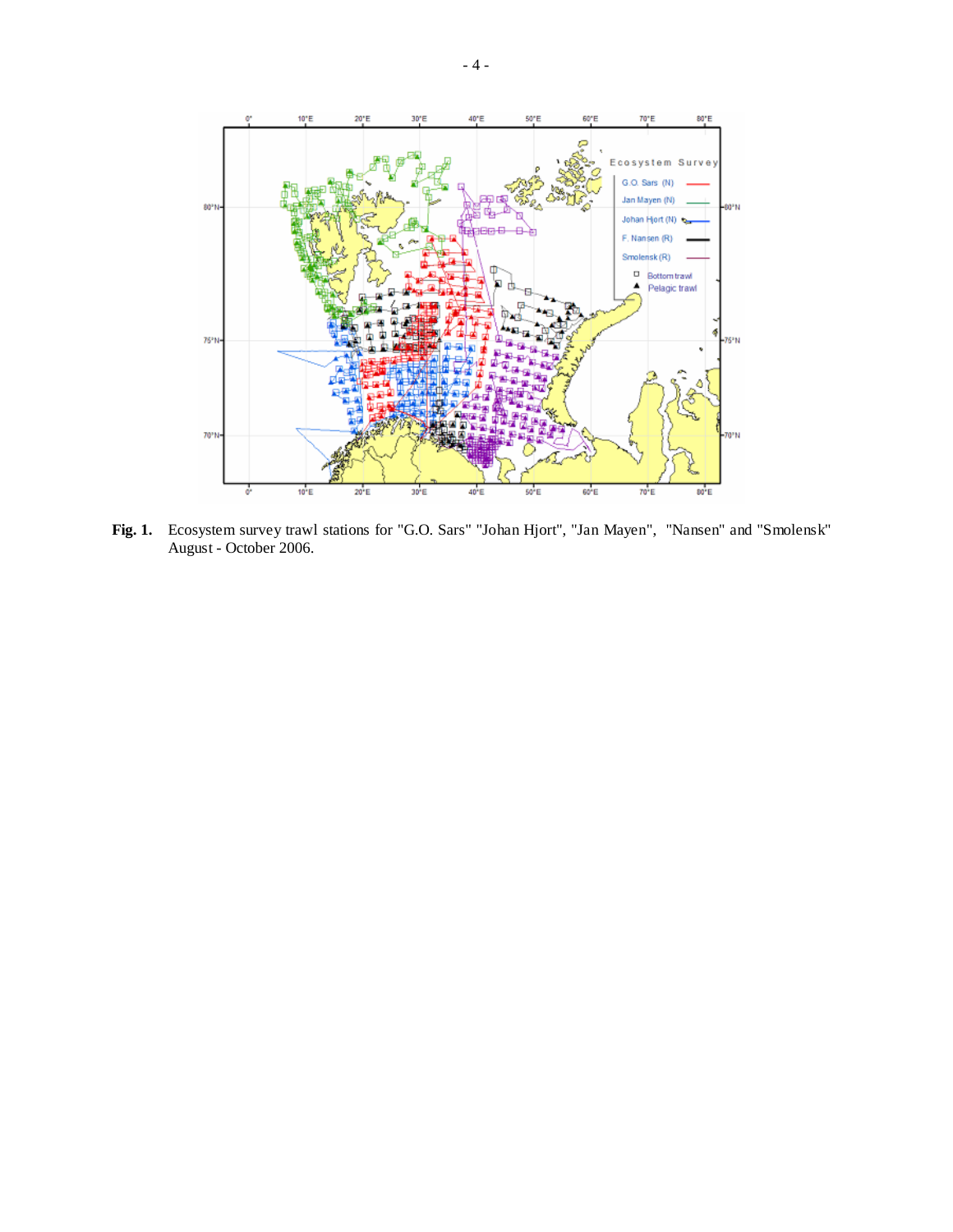

**Fig. 2.** Survey strata used in calculations: East Finnmark (A), Tiddly Bank (B), Thor Iversen Bank (C), Hopen (E), Bear Island (F), Storfjord Trench (G), Spitsbergen (H), Kola coast (I) and the Goose Bank (K) (ICES, 2006).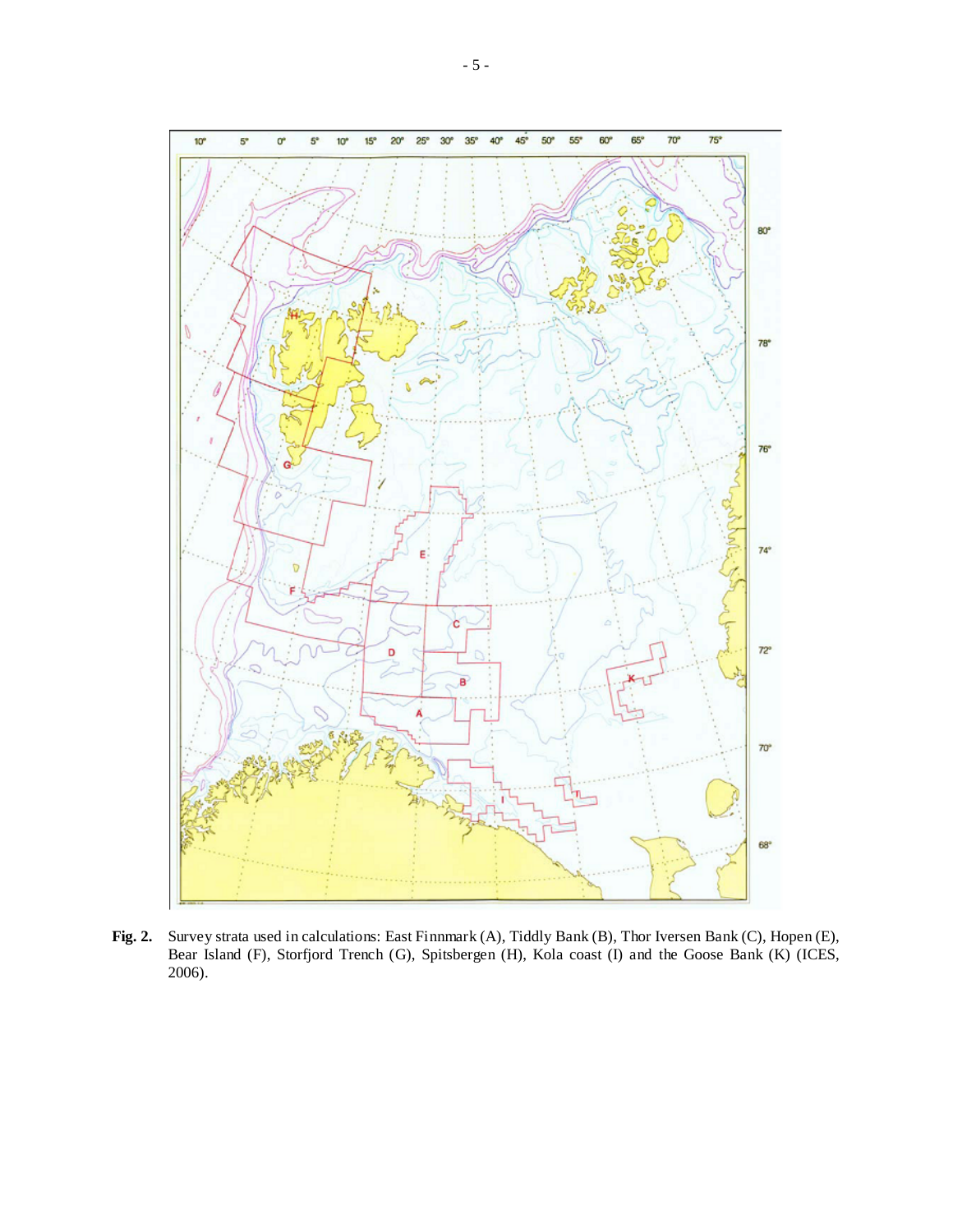

**Fig. 3.** Shrimp density by haul in the Norwegian part of the Ecosystem survey 2004-2006.



**Fig. 4.** Shrimp stock biomass indices of survey 1 (the shrimp survey) and survey 2 (the ecosystem survey). Note the different scales.